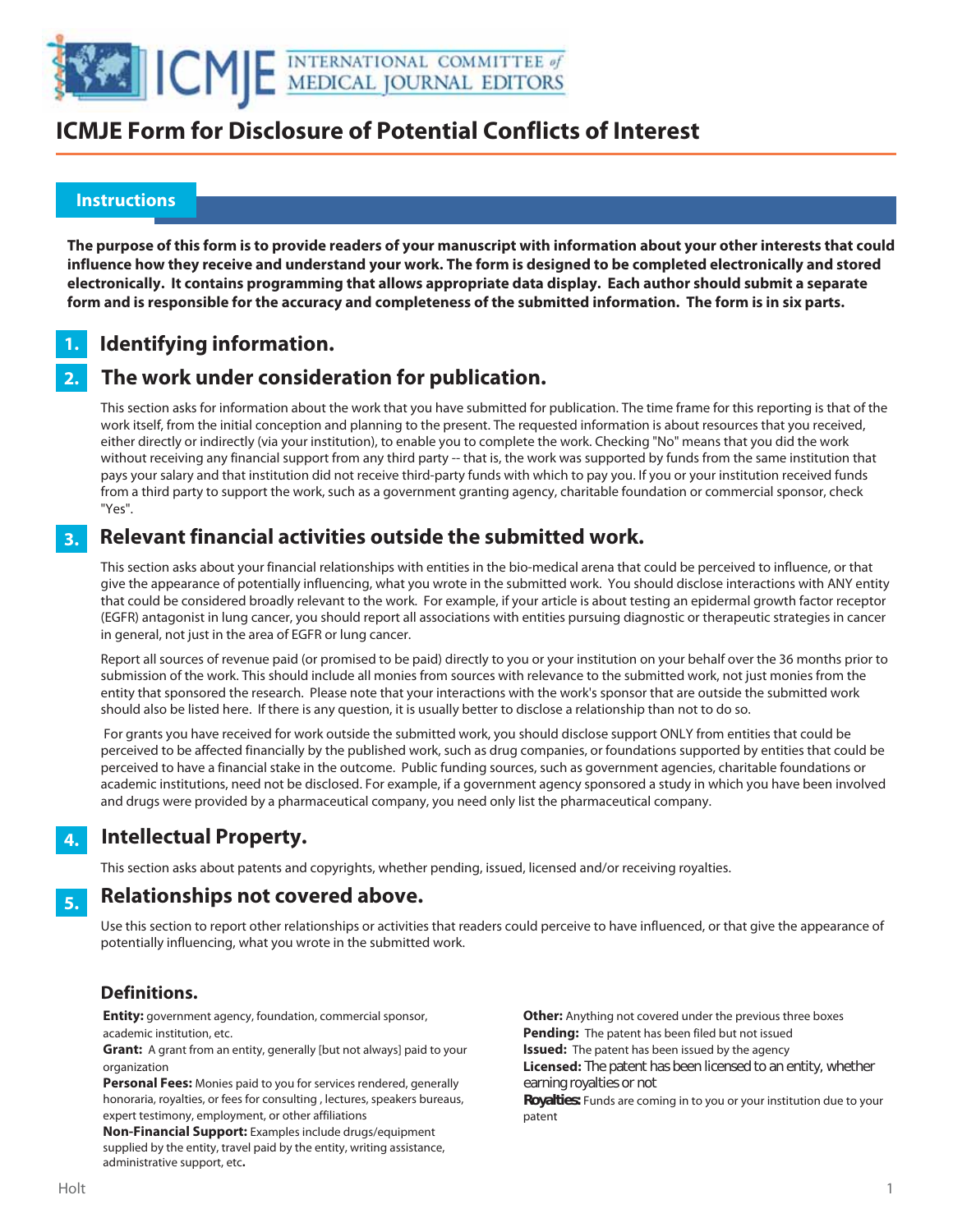

| <b>Section 1.</b><br><b>Identifying Information</b>                                                                                                                                                                                                                                                                                                                                           |                                                           |                                                                                                                                                                                                                                                                   |  |  |  |  |
|-----------------------------------------------------------------------------------------------------------------------------------------------------------------------------------------------------------------------------------------------------------------------------------------------------------------------------------------------------------------------------------------------|-----------------------------------------------------------|-------------------------------------------------------------------------------------------------------------------------------------------------------------------------------------------------------------------------------------------------------------------|--|--|--|--|
| 1. Given Name (First Name)<br>Marianne Ingerslev                                                                                                                                                                                                                                                                                                                                              | 2. Surname (Last Name)<br>Holt                            | 3. Date<br>30-December-2014                                                                                                                                                                                                                                       |  |  |  |  |
| 4. Are you the corresponding author?                                                                                                                                                                                                                                                                                                                                                          | $\checkmark$<br>$\overline{\big }$ No<br>Yes              | Corresponding Author's Name<br>Erik Lerkevang Grove                                                                                                                                                                                                               |  |  |  |  |
| 5. Manuscript Title<br>Udredning for uerkendt cancer hos patienter med idiopatisk venøs trombose                                                                                                                                                                                                                                                                                              |                                                           |                                                                                                                                                                                                                                                                   |  |  |  |  |
| 6. Manuscript Identifying Number (if you know it)                                                                                                                                                                                                                                                                                                                                             |                                                           |                                                                                                                                                                                                                                                                   |  |  |  |  |
|                                                                                                                                                                                                                                                                                                                                                                                               |                                                           |                                                                                                                                                                                                                                                                   |  |  |  |  |
| <b>Section 2.</b>                                                                                                                                                                                                                                                                                                                                                                             | <b>The Work Under Consideration for Publication</b>       |                                                                                                                                                                                                                                                                   |  |  |  |  |
| Did you or your institution at any time receive payment or services from a third party (government, commercial, private foundation, etc.) for<br>any aspect of the submitted work (including but not limited to grants, data monitoring board, study design, manuscript preparation,<br>statistical analysis, etc.)?<br>Are there any relevant conflicts of interest?<br>$\sqrt{ }$ No<br>Yes |                                                           |                                                                                                                                                                                                                                                                   |  |  |  |  |
| <b>Section 3.</b>                                                                                                                                                                                                                                                                                                                                                                             | Relevant financial activities outside the submitted work. |                                                                                                                                                                                                                                                                   |  |  |  |  |
|                                                                                                                                                                                                                                                                                                                                                                                               |                                                           | Place a check in the appropriate boxes in the table to indicate whether you have financial relationships (regardless of amount<br>of compensation) with entities as described in the instructions. Use one line for each entity; add as many lines as you need by |  |  |  |  |

clicking the "Add +" box. You should report relationships that were **present during the 36 months prior to publication**.

|  | Are there any relevant conflicts of interest? |  | Yes |  | $\sqrt{\ }$ No |
|--|-----------------------------------------------|--|-----|--|----------------|
|--|-----------------------------------------------|--|-----|--|----------------|

# **Intellectual Property -- Patents & Copyrights**

| Do you have any patents, whether planned, pending or issued, broadly relevant to the work? $\Box$ Yes $\Box$ No |  |
|-----------------------------------------------------------------------------------------------------------------|--|
|                                                                                                                 |  |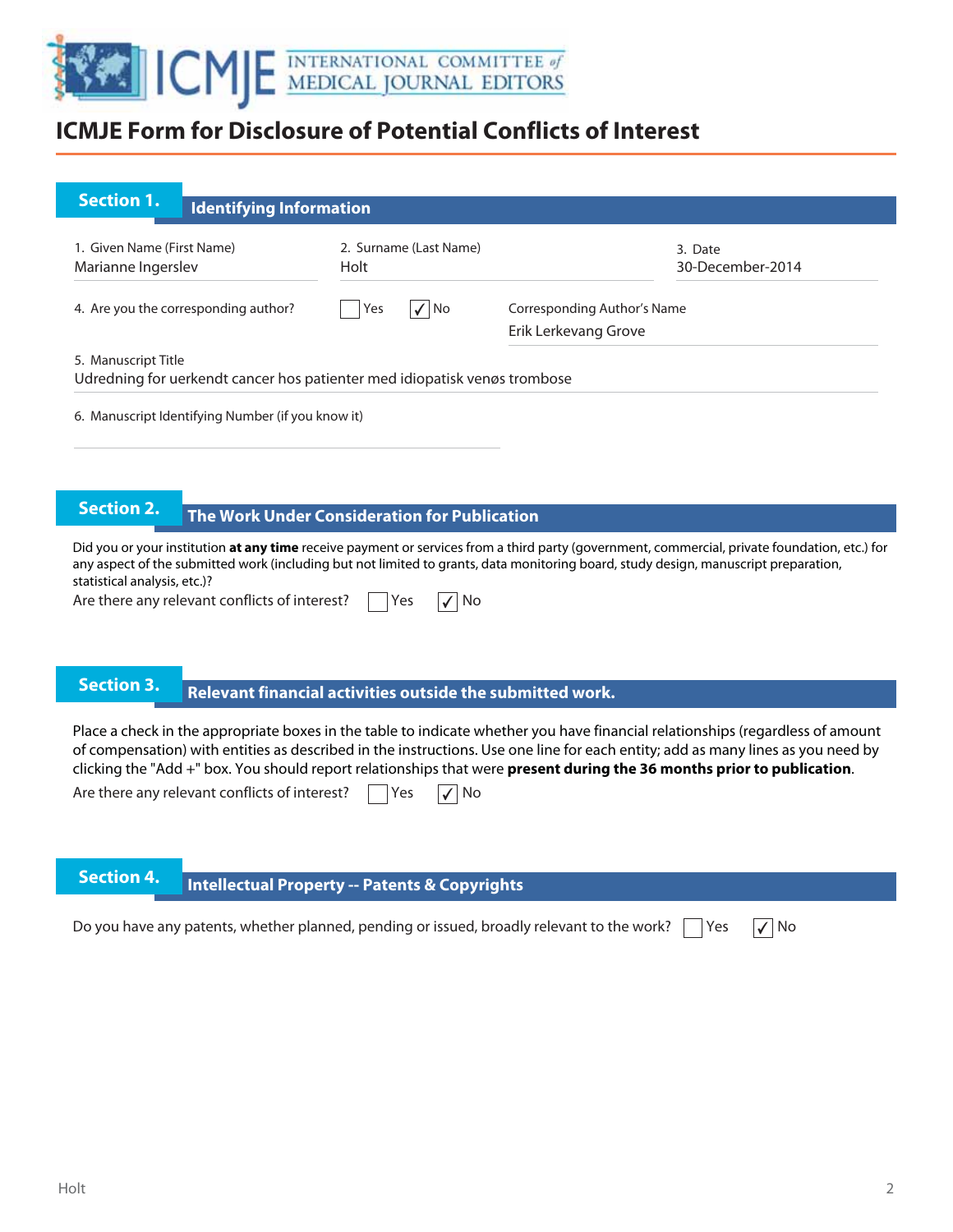

## **Section 5.** Relationships not covered above

Are there other relationships or activities that readers could perceive to have influenced, or that give the appearance of potentially influencing, what you wrote in the submitted work?

Yes, the following relationships/conditions/circumstances are present (explain below):

 $\sqrt{\ }$  No other relationships/conditions/circumstances that present a potential conflict of interest

At the time of manuscript acceptance, journals will ask authors to confirm and, if necessary, update their disclosure statements. On occasion, journals may ask authors to disclose further information about reported relationships.

### **Section 6. Disclosure Statement**

Based on the above disclosures, this form will automatically generate a disclosure statement, which will appear in the box below.

Dr. Holt has nothing to disclose.

### **Evaluation and Feedback**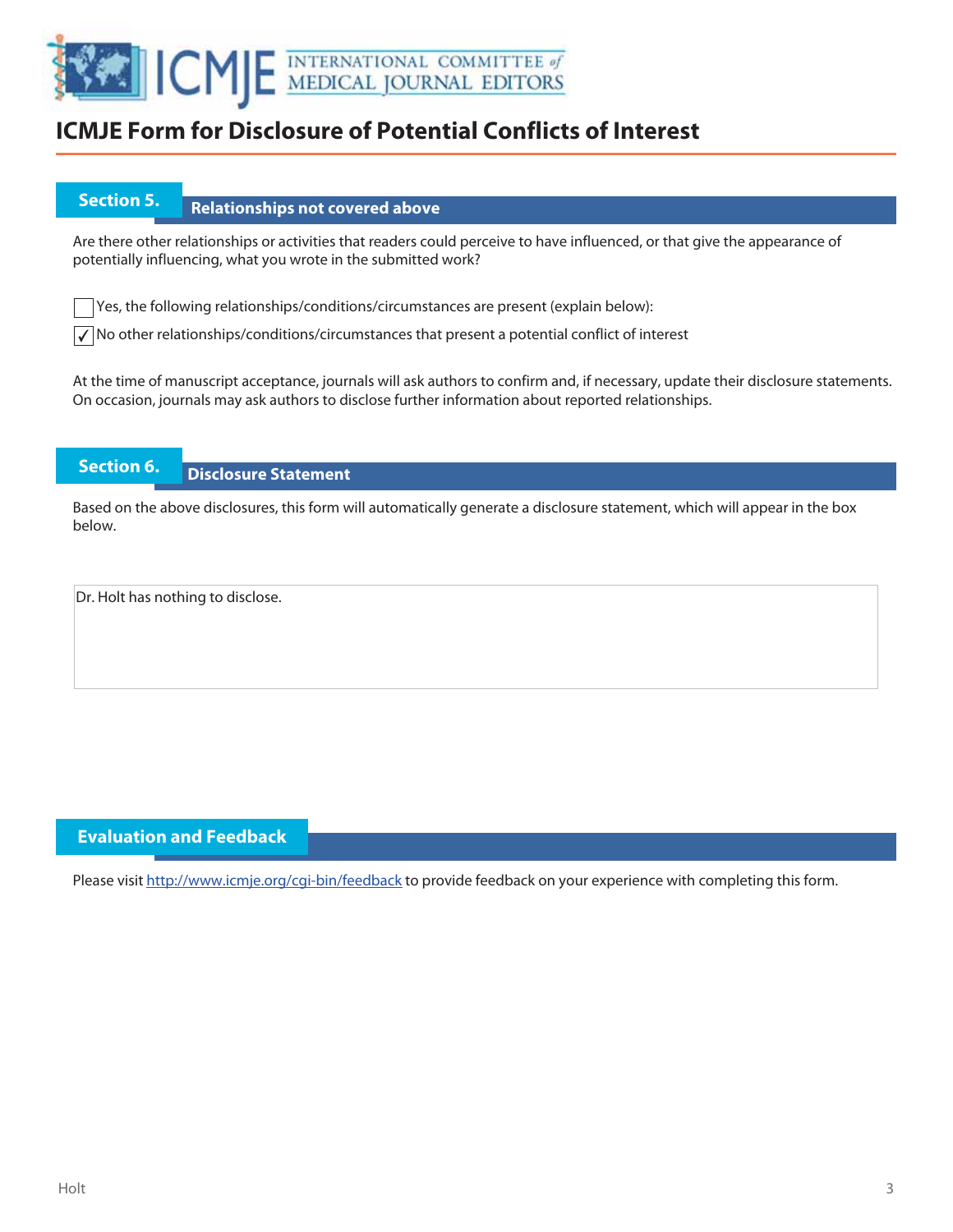

### **Instructions**

l

**The purpose of this form is to provide readers of your manuscript with information about your other interests that could influence how they receive and understand your work. The form is designed to be completed electronically and stored electronically. It contains programming that allows appropriate data display. Each author should submit a separate form and is responsible for the accuracy and completeness of the submitted information. The form is in six parts.** 

#### **Identifying information. 1.**

#### **The work under consideration for publication. 2.**

This section asks for information about the work that you have submitted for publication. The time frame for this reporting is that of the work itself, from the initial conception and planning to the present. The requested information is about resources that you received, either directly or indirectly (via your institution), to enable you to complete the work. Checking "No" means that you did the work without receiving any financial support from any third party -- that is, the work was supported by funds from the same institution that pays your salary and that institution did not receive third-party funds with which to pay you. If you or your institution received funds from a third party to support the work, such as a government granting agency, charitable foundation or commercial sponsor, check "Yes".

#### **Relevant financial activities outside the submitted work. 3.**

This section asks about your financial relationships with entities in the bio-medical arena that could be perceived to influence, or that give the appearance of potentially influencing, what you wrote in the submitted work. You should disclose interactions with ANY entity that could be considered broadly relevant to the work. For example, if your article is about testing an epidermal growth factor receptor (EGFR) antagonist in lung cancer, you should report all associations with entities pursuing diagnostic or therapeutic strategies in cancer in general, not just in the area of EGFR or lung cancer.

Report all sources of revenue paid (or promised to be paid) directly to you or your institution on your behalf over the 36 months prior to submission of the work. This should include all monies from sources with relevance to the submitted work, not just monies from the entity that sponsored the research. Please note that your interactions with the work's sponsor that are outside the submitted work should also be listed here. If there is any question, it is usually better to disclose a relationship than not to do so.

 For grants you have received for work outside the submitted work, you should disclose support ONLY from entities that could be perceived to be affected financially by the published work, such as drug companies, or foundations supported by entities that could be perceived to have a financial stake in the outcome. Public funding sources, such as government agencies, charitable foundations or academic institutions, need not be disclosed. For example, if a government agency sponsored a study in which you have been involved and drugs were provided by a pharmaceutical company, you need only list the pharmaceutical company.

#### **Intellectual Property. 4.**

This section asks about patents and copyrights, whether pending, issued, licensed and/or receiving royalties.

#### **Relationships not covered above. 5.**

Use this section to report other relationships or activities that readers could perceive to have influenced, or that give the appearance of potentially influencing, what you wrote in the submitted work.

### **Definitions.**

**Entity:** government agency, foundation, commercial sponsor, academic institution, etc.

**Grant:** A grant from an entity, generally [but not always] paid to your organization

**Personal Fees:** Monies paid to you for services rendered, generally honoraria, royalties, or fees for consulting , lectures, speakers bureaus, expert testimony, employment, or other affiliations

**Non-Financial Support:** Examples include drugs/equipment supplied by the entity, travel paid by the entity, writing assistance, administrative support, etc**.**

**Other:** Anything not covered under the previous three boxes **Pending:** The patent has been filed but not issued **Issued:** The patent has been issued by the agency **Licensed:** The patent has been licensed to an entity, whether earning royalties or not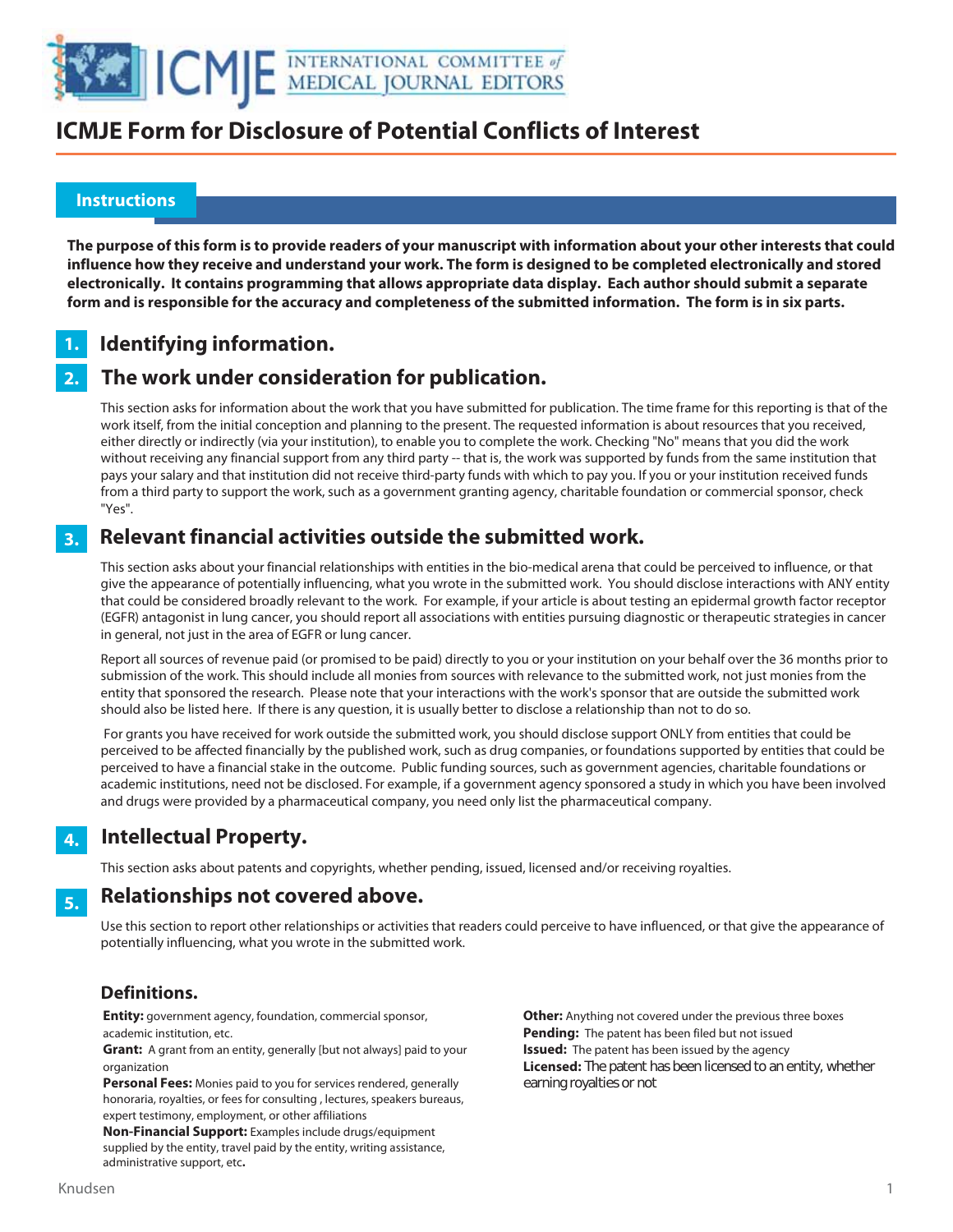

| <b>Section 1.</b><br><b>Identifying Information</b>                                                                                                                                                                                                                                                                  |                                                           |                                                     |                             |  |  |  |
|----------------------------------------------------------------------------------------------------------------------------------------------------------------------------------------------------------------------------------------------------------------------------------------------------------------------|-----------------------------------------------------------|-----------------------------------------------------|-----------------------------|--|--|--|
| 1. Given Name (First Name)<br>Søren Tang                                                                                                                                                                                                                                                                             | 2. Surname (Last Name)<br>Knudsen                         |                                                     | 3. Date<br>30-December-2014 |  |  |  |
| 4. Are you the corresponding author?                                                                                                                                                                                                                                                                                 | $\sqrt{Y}$<br>No                                          | Corresponding Author's Name<br>Erik Lerkevang Grove |                             |  |  |  |
| 5. Manuscript Title<br>Udredning for uerkendt cancer hos patienter med idiopatisk venøs trombose                                                                                                                                                                                                                     |                                                           |                                                     |                             |  |  |  |
| 6. Manuscript Identifying Number (if you know it)                                                                                                                                                                                                                                                                    |                                                           |                                                     |                             |  |  |  |
|                                                                                                                                                                                                                                                                                                                      |                                                           |                                                     |                             |  |  |  |
|                                                                                                                                                                                                                                                                                                                      |                                                           |                                                     |                             |  |  |  |
| <b>Section 2.</b>                                                                                                                                                                                                                                                                                                    | The Work Under Consideration for Publication              |                                                     |                             |  |  |  |
| Did you or your institution at any time receive payment or services from a third party (government, commercial, private foundation, etc.) for<br>any aspect of the submitted work (including but not limited to grants, data monitoring board, study design, manuscript preparation,<br>statistical analysis, etc.)? |                                                           |                                                     |                             |  |  |  |
| Are there any relevant conflicts of interest?                                                                                                                                                                                                                                                                        | No<br>Yes                                                 |                                                     |                             |  |  |  |
|                                                                                                                                                                                                                                                                                                                      |                                                           |                                                     |                             |  |  |  |
|                                                                                                                                                                                                                                                                                                                      |                                                           |                                                     |                             |  |  |  |
| <b>Section 3.</b>                                                                                                                                                                                                                                                                                                    | Relevant financial activities outside the submitted work. |                                                     |                             |  |  |  |
| Place a check in the appropriate boxes in the table to indicate whether you have financial relationships (regardless of amount                                                                                                                                                                                       |                                                           |                                                     |                             |  |  |  |

of compensation) with entities as described in the instructions. Use one line for each entity; add as many lines as you need by clicking the "Add +" box. You should report relationships that were **present during the 36 months prior to publication**.

| $\sqrt{Y}$<br>Are there any relevant conflicts of interest? |  | ∣ No |
|-------------------------------------------------------------|--|------|
|-------------------------------------------------------------|--|------|

# **Intellectual Property -- Patents & Copyrights**

| Do you have any patents, whether planned, pending or issued, broadly relevant to the work? $\sqrt{}$ Yes $\sqrt{}$ No |  |  |
|-----------------------------------------------------------------------------------------------------------------------|--|--|
|-----------------------------------------------------------------------------------------------------------------------|--|--|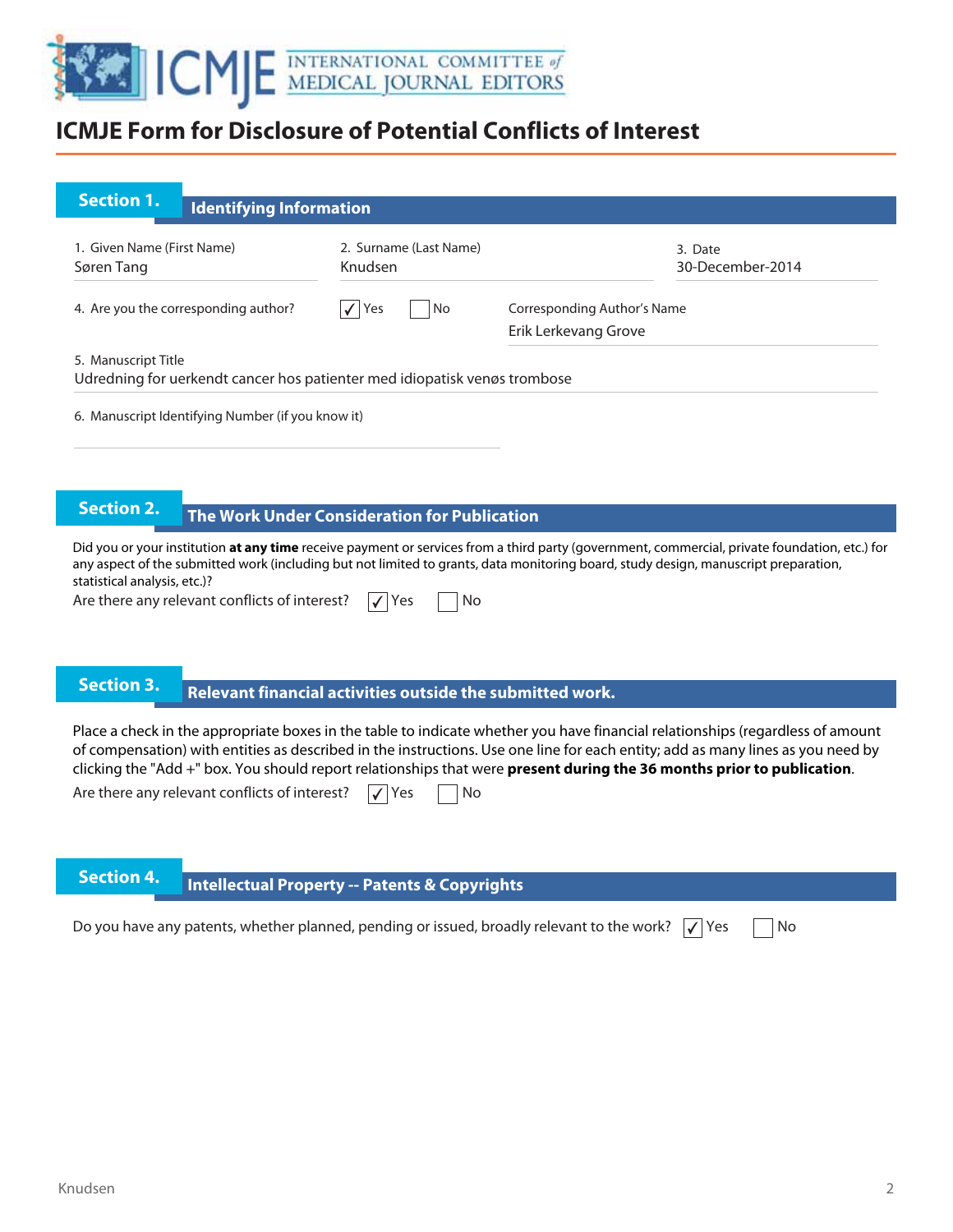

## **Section 5.** Relationships not covered above

Are there other relationships or activities that readers could perceive to have influenced, or that give the appearance of potentially influencing, what you wrote in the submitted work?

 $\sqrt{\sqrt{2}}$  Yes, the following relationships/conditions/circumstances are present (explain below):

No other relationships/conditions/circumstances that present a potential conflict of interest

At the time of manuscript acceptance, journals will ask authors to confirm and, if necessary, update their disclosure statements. On occasion, journals may ask authors to disclose further information about reported relationships.

### **Section 6. Disclosure Statement**

Based on the above disclosures, this form will automatically generate a disclosure statement, which will appear in the box below.

Dr. Knudsen has nothing to disclose.

### **Evaluation and Feedback**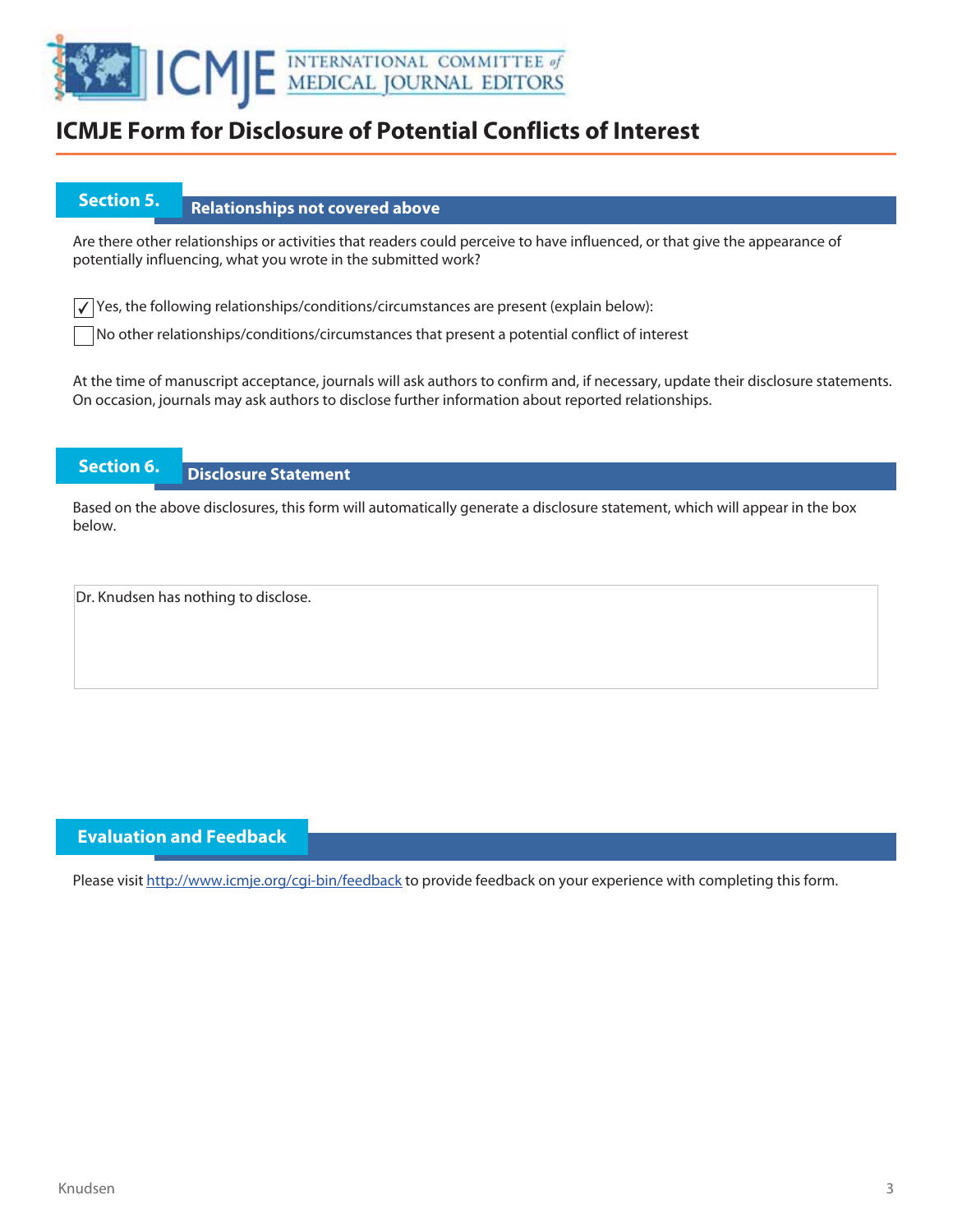

### **Instructions**

l

**The purpose of this form is to provide readers of your manuscript with information about your other interests that could influence how they receive and understand your work. The form is designed to be completed electronically and stored electronically. It contains programming that allows appropriate data display. Each author should submit a separate form and is responsible for the accuracy and completeness of the submitted information. The form is in six parts.** 

#### **Identifying information. 1.**

#### **The work under consideration for publication. 2.**

This section asks for information about the work that you have submitted for publication. The time frame for this reporting is that of the work itself, from the initial conception and planning to the present. The requested information is about resources that you received, either directly or indirectly (via your institution), to enable you to complete the work. Checking "No" means that you did the work without receiving any financial support from any third party -- that is, the work was supported by funds from the same institution that pays your salary and that institution did not receive third-party funds with which to pay you. If you or your institution received funds from a third party to support the work, such as a government granting agency, charitable foundation or commercial sponsor, check "Yes".

#### **Relevant financial activities outside the submitted work. 3.**

This section asks about your financial relationships with entities in the bio-medical arena that could be perceived to influence, or that give the appearance of potentially influencing, what you wrote in the submitted work. You should disclose interactions with ANY entity that could be considered broadly relevant to the work. For example, if your article is about testing an epidermal growth factor receptor (EGFR) antagonist in lung cancer, you should report all associations with entities pursuing diagnostic or therapeutic strategies in cancer in general, not just in the area of EGFR or lung cancer.

Report all sources of revenue paid (or promised to be paid) directly to you or your institution on your behalf over the 36 months prior to submission of the work. This should include all monies from sources with relevance to the submitted work, not just monies from the entity that sponsored the research. Please note that your interactions with the work's sponsor that are outside the submitted work should also be listed here. If there is any question, it is usually better to disclose a relationship than not to do so.

 For grants you have received for work outside the submitted work, you should disclose support ONLY from entities that could be perceived to be affected financially by the published work, such as drug companies, or foundations supported by entities that could be perceived to have a financial stake in the outcome. Public funding sources, such as government agencies, charitable foundations or academic institutions, need not be disclosed. For example, if a government agency sponsored a study in which you have been involved and drugs were provided by a pharmaceutical company, you need only list the pharmaceutical company.

#### **Intellectual Property. 4.**

This section asks about patents and copyrights, whether pending, issued, licensed and/or receiving royalties.

#### **Relationships not covered above. 5.**

Use this section to report other relationships or activities that readers could perceive to have influenced, or that give the appearance of potentially influencing, what you wrote in the submitted work.

### **Definitions.**

**Entity:** government agency, foundation, commercial sponsor, academic institution, etc.

**Grant:** A grant from an entity, generally [but not always] paid to your organization

**Personal Fees:** Monies paid to you for services rendered, generally honoraria, royalties, or fees for consulting , lectures, speakers bureaus, expert testimony, employment, or other affiliations

**Non-Financial Support:** Examples include drugs/equipment supplied by the entity, travel paid by the entity, writing assistance, administrative support, etc**.**

**Other:** Anything not covered under the previous three boxes **Pending:** The patent has been filed but not issued **Issued:** The patent has been issued by the agency **Licensed:** The patent has been licensed to an entity, whether earning royalties or not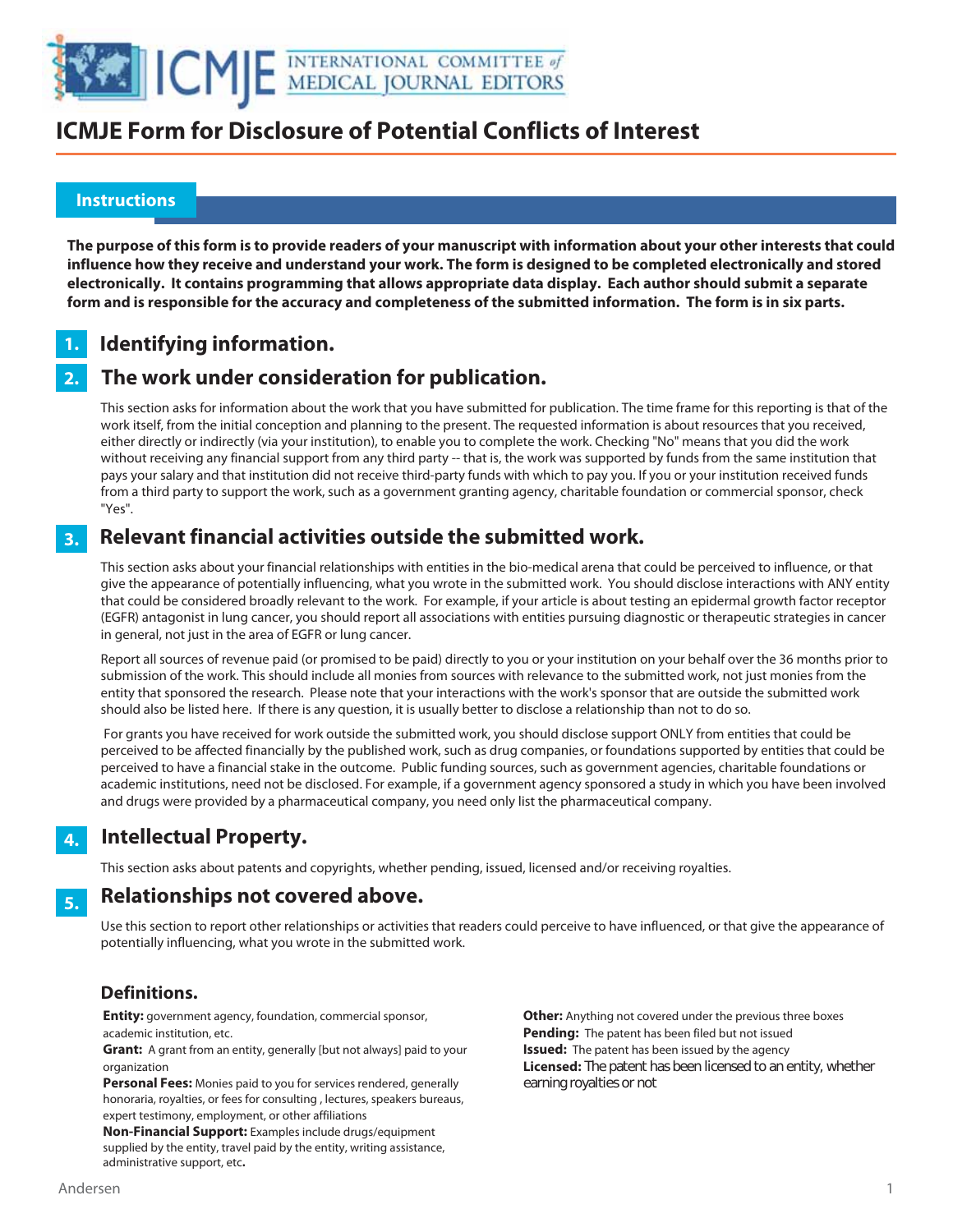

| <b>Section 1.</b>                                                                                                                                                                                                                                                                                                    | <b>Identifying Information</b>                    |                                                                           |                                                     |                                                                                                                                |  |  |
|----------------------------------------------------------------------------------------------------------------------------------------------------------------------------------------------------------------------------------------------------------------------------------------------------------------------|---------------------------------------------------|---------------------------------------------------------------------------|-----------------------------------------------------|--------------------------------------------------------------------------------------------------------------------------------|--|--|
| 1. Given Name (First Name)<br><b>Birthe Søgaard</b>                                                                                                                                                                                                                                                                  |                                                   | 2. Surname (Last Name)<br>Andersen                                        |                                                     | 3. Date<br>30-December-2014                                                                                                    |  |  |
|                                                                                                                                                                                                                                                                                                                      | 4. Are you the corresponding author?              | $\sqrt{ N}$<br>Yes                                                        | Corresponding Author's Name<br>Erik Lerkevang Grove |                                                                                                                                |  |  |
| 5. Manuscript Title                                                                                                                                                                                                                                                                                                  |                                                   | Udredning for uerkendt cancer hos patienter med idiopatisk venøs trombose |                                                     |                                                                                                                                |  |  |
|                                                                                                                                                                                                                                                                                                                      | 6. Manuscript Identifying Number (if you know it) |                                                                           |                                                     |                                                                                                                                |  |  |
|                                                                                                                                                                                                                                                                                                                      |                                                   |                                                                           |                                                     |                                                                                                                                |  |  |
| <b>Section 2.</b>                                                                                                                                                                                                                                                                                                    |                                                   | The Work Under Consideration for Publication                              |                                                     |                                                                                                                                |  |  |
| Did you or your institution at any time receive payment or services from a third party (government, commercial, private foundation, etc.) for<br>any aspect of the submitted work (including but not limited to grants, data monitoring board, study design, manuscript preparation,<br>statistical analysis, etc.)? |                                                   |                                                                           |                                                     |                                                                                                                                |  |  |
|                                                                                                                                                                                                                                                                                                                      | Are there any relevant conflicts of interest?     | $\sqrt{}$ No<br>Yes                                                       |                                                     |                                                                                                                                |  |  |
|                                                                                                                                                                                                                                                                                                                      |                                                   |                                                                           |                                                     |                                                                                                                                |  |  |
| <b>Section 3.</b>                                                                                                                                                                                                                                                                                                    |                                                   | Relevant financial activities outside the submitted work.                 |                                                     |                                                                                                                                |  |  |
|                                                                                                                                                                                                                                                                                                                      |                                                   |                                                                           |                                                     | Place a check in the appropriate boxes in the table to indicate whether you have financial relationships (regardless of amount |  |  |

of compensation) with entities as described in the instructions. Use one line for each entity; add as many lines as you need by clicking the "Add +" box. You should report relationships that were **present during the 36 months prior to publication**.

| Are there any relevant conflicts of interest? |  | <b>Yes</b> |  | $\vert\hspace{-.15cm}\vert\hspace{-.15cm}\cdot\hspace{-.15cm}\vert$ No |
|-----------------------------------------------|--|------------|--|------------------------------------------------------------------------|
|-----------------------------------------------|--|------------|--|------------------------------------------------------------------------|

# **Intellectual Property -- Patents & Copyrights**

| Do you have any patents, whether planned, pending or issued, broadly relevant to the work? $\Box$ Yes $\Box$ No |  |
|-----------------------------------------------------------------------------------------------------------------|--|
|                                                                                                                 |  |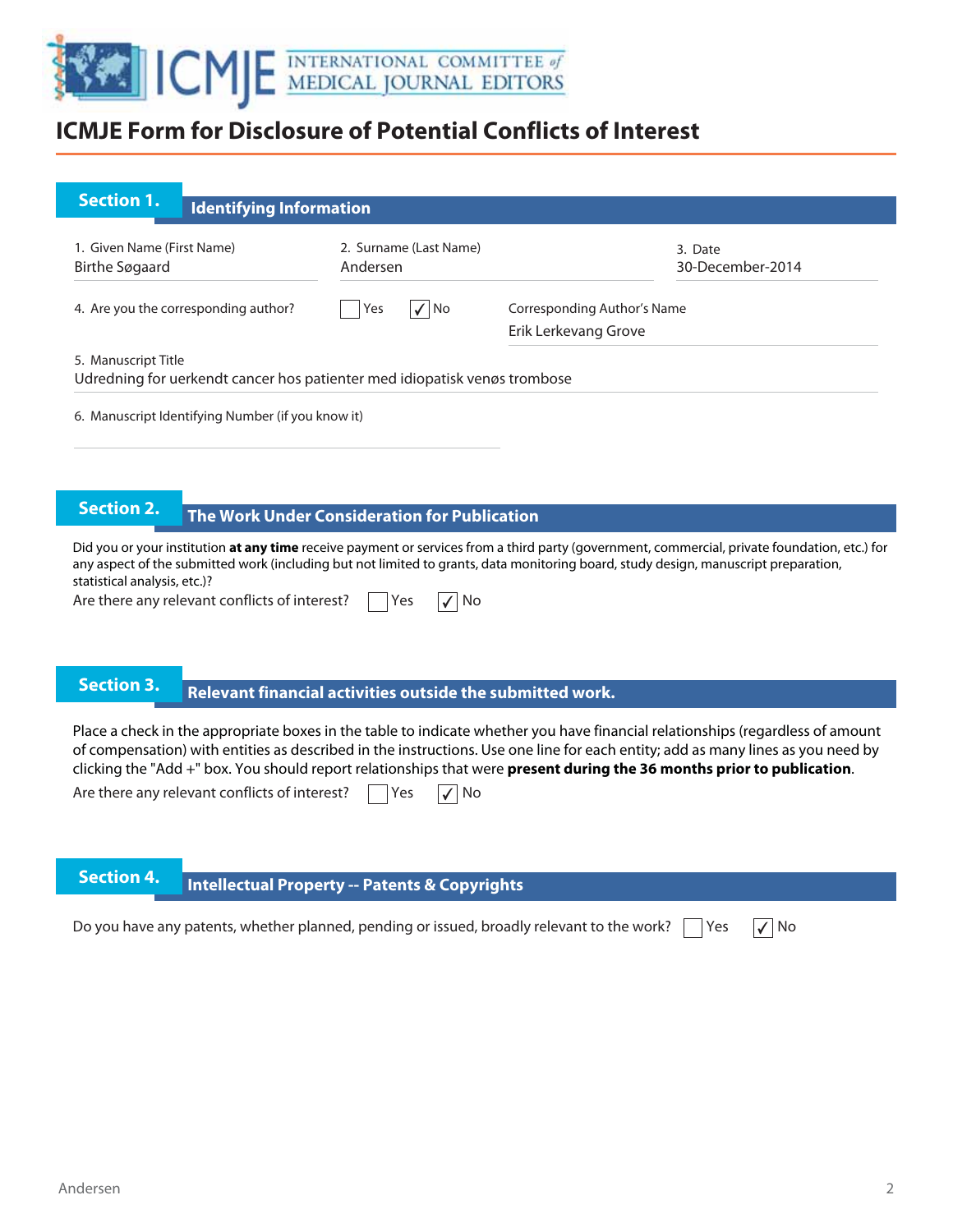

## **Section 5.** Relationships not covered above

Are there other relationships or activities that readers could perceive to have influenced, or that give the appearance of potentially influencing, what you wrote in the submitted work?

Yes, the following relationships/conditions/circumstances are present (explain below):

 $\sqrt{\ }$  No other relationships/conditions/circumstances that present a potential conflict of interest

At the time of manuscript acceptance, journals will ask authors to confirm and, if necessary, update their disclosure statements. On occasion, journals may ask authors to disclose further information about reported relationships.

### **Section 6. Disclosure Statement**

Based on the above disclosures, this form will automatically generate a disclosure statement, which will appear in the box below.

Dr. Andersen has nothing to disclose.

### **Evaluation and Feedback**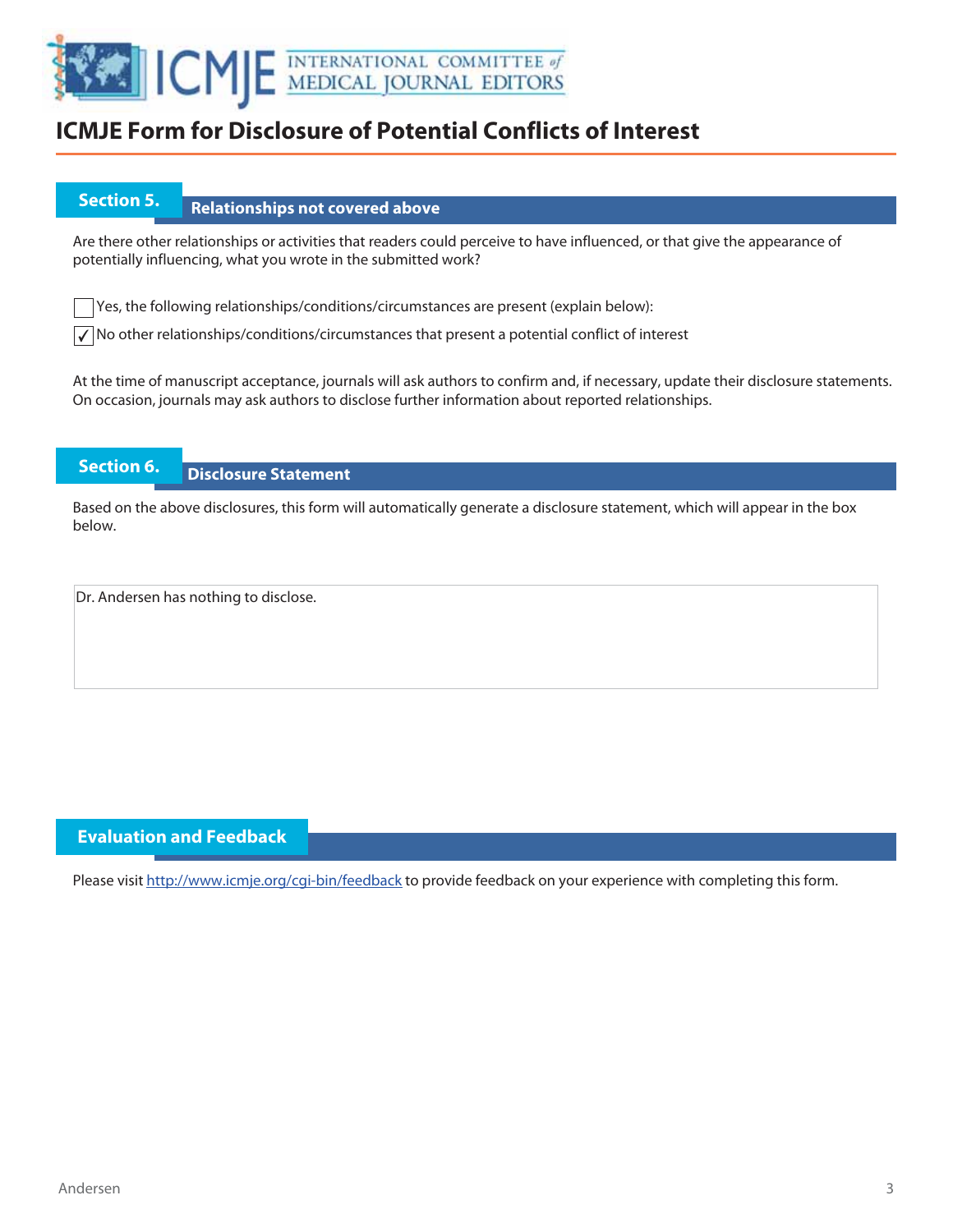

### **Instructions**

l

**The purpose of this form is to provide readers of your manuscript with information about your other interests that could influence how they receive and understand your work. The form is designed to be completed electronically and stored electronically. It contains programming that allows appropriate data display. Each author should submit a separate form and is responsible for the accuracy and completeness of the submitted information. The form is in six parts.** 

#### **Identifying information. 1.**

#### **The work under consideration for publication. 2.**

This section asks for information about the work that you have submitted for publication. The time frame for this reporting is that of the work itself, from the initial conception and planning to the present. The requested information is about resources that you received, either directly or indirectly (via your institution), to enable you to complete the work. Checking "No" means that you did the work without receiving any financial support from any third party -- that is, the work was supported by funds from the same institution that pays your salary and that institution did not receive third-party funds with which to pay you. If you or your institution received funds from a third party to support the work, such as a government granting agency, charitable foundation or commercial sponsor, check "Yes".

#### **Relevant financial activities outside the submitted work. 3.**

This section asks about your financial relationships with entities in the bio-medical arena that could be perceived to influence, or that give the appearance of potentially influencing, what you wrote in the submitted work. You should disclose interactions with ANY entity that could be considered broadly relevant to the work. For example, if your article is about testing an epidermal growth factor receptor (EGFR) antagonist in lung cancer, you should report all associations with entities pursuing diagnostic or therapeutic strategies in cancer in general, not just in the area of EGFR or lung cancer.

Report all sources of revenue paid (or promised to be paid) directly to you or your institution on your behalf over the 36 months prior to submission of the work. This should include all monies from sources with relevance to the submitted work, not just monies from the entity that sponsored the research. Please note that your interactions with the work's sponsor that are outside the submitted work should also be listed here. If there is any question, it is usually better to disclose a relationship than not to do so.

 For grants you have received for work outside the submitted work, you should disclose support ONLY from entities that could be perceived to be affected financially by the published work, such as drug companies, or foundations supported by entities that could be perceived to have a financial stake in the outcome. Public funding sources, such as government agencies, charitable foundations or academic institutions, need not be disclosed. For example, if a government agency sponsored a study in which you have been involved and drugs were provided by a pharmaceutical company, you need only list the pharmaceutical company.

#### **Intellectual Property. 4.**

This section asks about patents and copyrights, whether pending, issued, licensed and/or receiving royalties.

#### **Relationships not covered above. 5.**

Use this section to report other relationships or activities that readers could perceive to have influenced, or that give the appearance of potentially influencing, what you wrote in the submitted work.

### **Definitions.**

**Entity:** government agency, foundation, commercial sponsor, academic institution, etc.

**Grant:** A grant from an entity, generally [but not always] paid to your organization

**Personal Fees:** Monies paid to you for services rendered, generally honoraria, royalties, or fees for consulting , lectures, speakers bureaus, expert testimony, employment, or other affiliations

**Non-Financial Support:** Examples include drugs/equipment supplied by the entity, travel paid by the entity, writing assistance, administrative support, etc**.**

**Other:** Anything not covered under the previous three boxes **Pending:** The patent has been filed but not issued **Issued:** The patent has been issued by the agency **Licensed:** The patent has been licensed to an entity, whether earning royalties or not **Royalties:** Funds are coming in to you or your institution due to your

patent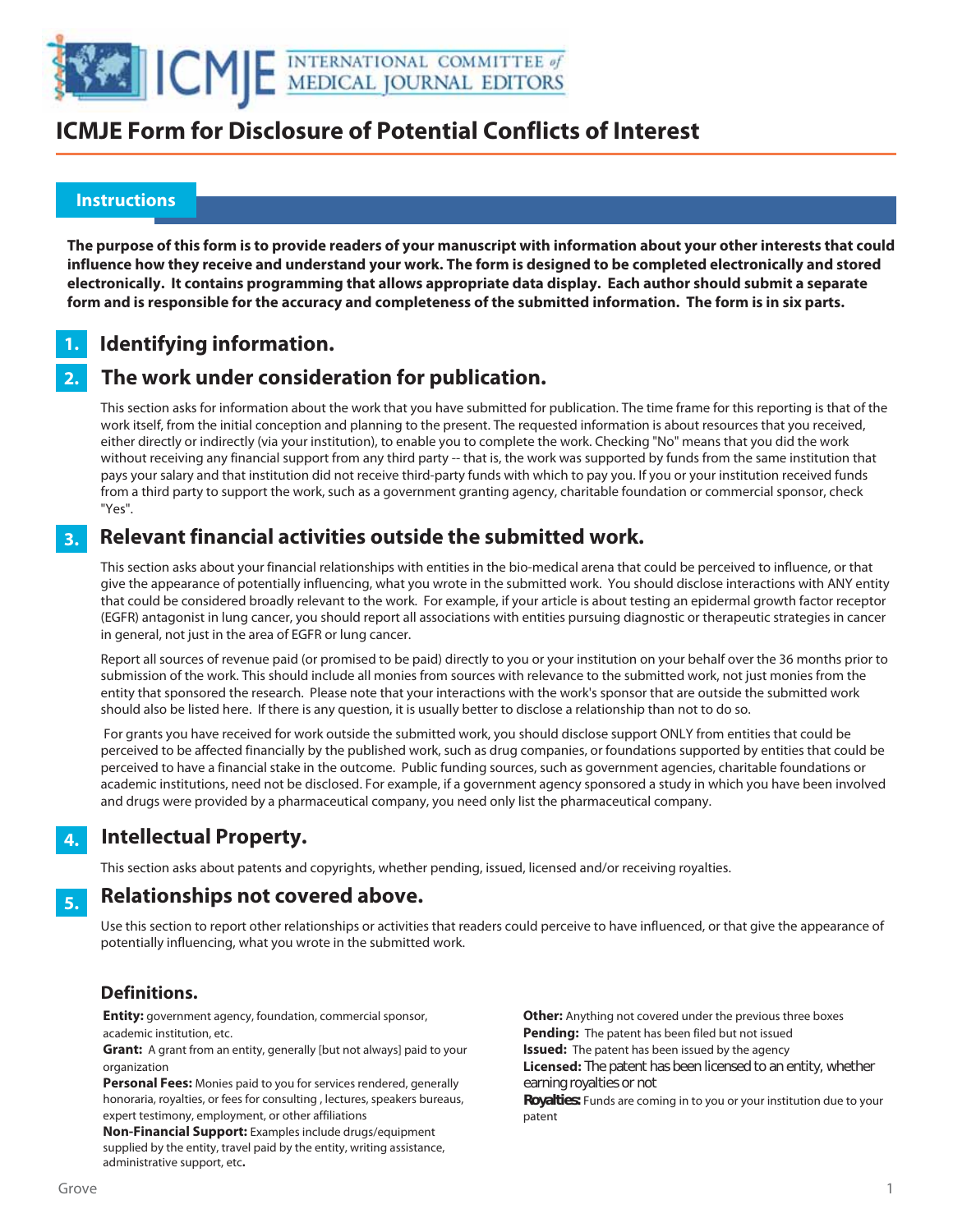

| <b>Section 1.</b>                    | <b>Identifying Information</b>                    |                                                                           |                             |
|--------------------------------------|---------------------------------------------------|---------------------------------------------------------------------------|-----------------------------|
| 1. Given Name (First Name)<br>Erik   |                                                   | 2. Surname (Last Name)<br>Grove                                           | 3. Date<br>30-December-2014 |
| 4. Are you the corresponding author? |                                                   | $\sqrt{\mathsf{Y}}$ es<br>No                                              |                             |
| 5. Manuscript Title                  |                                                   | Udredning for uerkendt cancer hos patienter med idiopatisk venøs trombose |                             |
|                                      | 6. Manuscript Identifying Number (if you know it) |                                                                           |                             |

## **The Work Under Consideration for Publication**

Did you or your institution **at any time** receive payment or services from a third party (government, commercial, private foundation, etc.) for any aspect of the submitted work (including but not limited to grants, data monitoring board, study design, manuscript preparation, statistical analysis, etc.)?

Are there any relevant conflicts of interest?  $\Box$  Yes

|  | ۰. |
|--|----|
|--|----|

# **Relevant financial activities outside the submitted work. Section 3. Relevant financial activities outset**

Place a check in the appropriate boxes in the table to indicate whether you have financial relationships (regardless of amount of compensation) with entities as described in the instructions. Use one line for each entity; add as many lines as you need by clicking the "Add +" box. You should report relationships that were **present during the 36 months prior to publication**.

Are there any relevant conflicts of interest?  $\sqrt{\ }$  Yes  $\Box$  No

If yes, please fill out the appropriate information below.

| <b>Name of Entity</b>                                                                                  | Grant? | Fees <sup>5</sup> | $\left\vert \mathsf{Personal} \right\vert$ Non-Financial $\left\vert \right.$<br>Support <sup>:</sup> | $ _{\rm Other}$ ? | <b>Comments</b>       |  |
|--------------------------------------------------------------------------------------------------------|--------|-------------------|-------------------------------------------------------------------------------------------------------|-------------------|-----------------------|--|
| AstraZeneca                                                                                            |        |                   |                                                                                                       |                   | <b>Advisory Board</b> |  |
| Bayer                                                                                                  |        |                   |                                                                                                       |                   | <b>Advisory Board</b> |  |
| Bristol-Myers Squibb                                                                                   |        |                   |                                                                                                       |                   | <b>Advisory Board</b> |  |
| Lecture fees received from AstraZeneca,<br>Baxter, Bayer, Pfizer, Boehringer Ingelheim, and<br>Sysmex. |        |                   |                                                                                                       |                   |                       |  |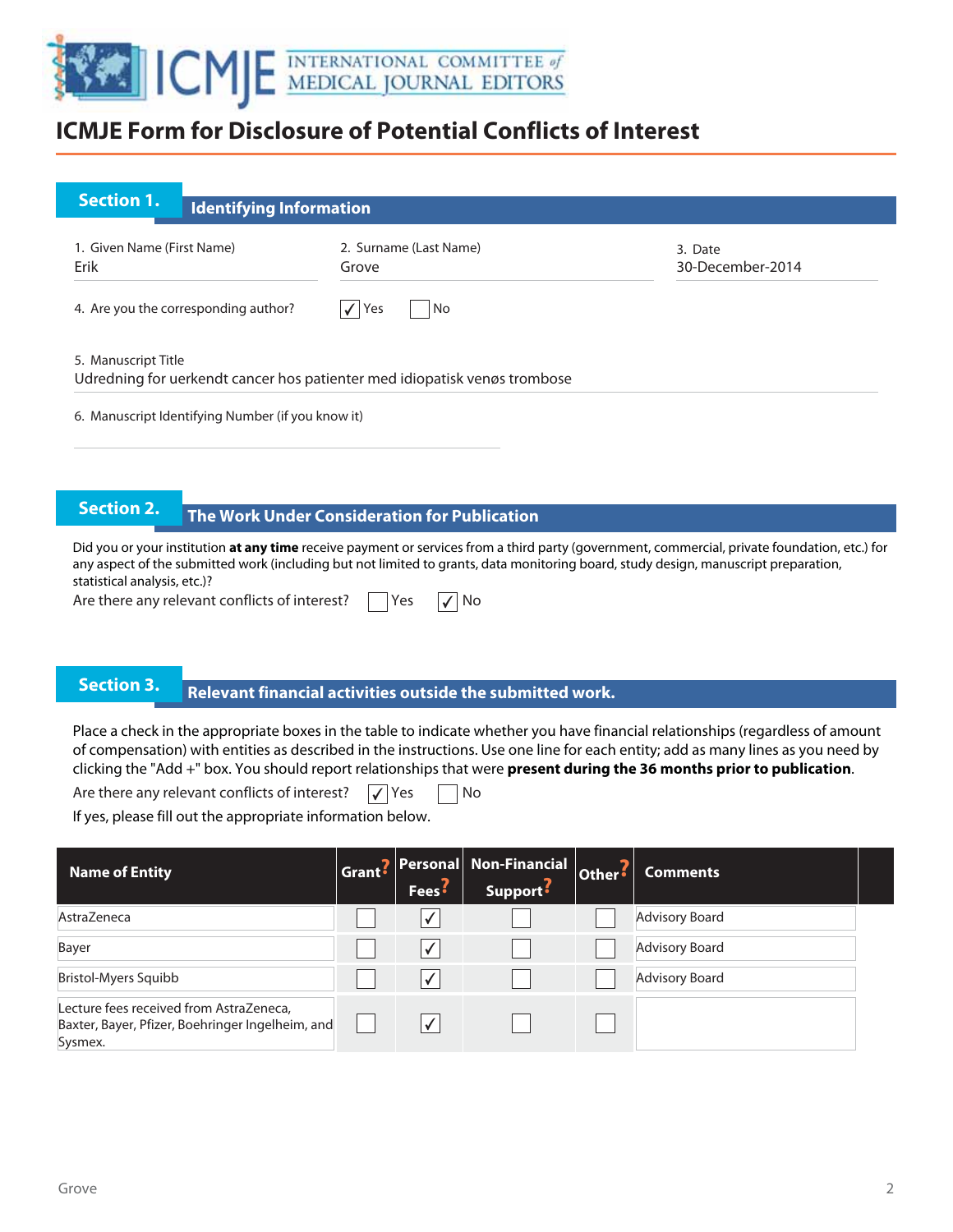

| <b>Name of Entity</b>                                                                                                                          | Grant <sup>:</sup> | <b>Fees</b> | Personal   Non-Financial<br><b>Support</b> | $ $ Other $\epsilon$ | <b>Comments</b>                                                                                                                                                                                                                                      |  |
|------------------------------------------------------------------------------------------------------------------------------------------------|--------------------|-------------|--------------------------------------------|----------------------|------------------------------------------------------------------------------------------------------------------------------------------------------------------------------------------------------------------------------------------------------|--|
| Travel/accommodations/<br>meeting expenses unrelated to<br>activities listed (Pfizer, Bayer, Bristol-Myers<br>Squibb and Boehringer-Ingelheim) |                    |             |                                            |                      | I have received no direct financial<br>support, but I have received flight<br>tickets and accommodation during<br>participation in congresses. Support<br>from these companies: Pfizer, Bayer,<br>Bristol-Myers Squibb, and<br>Boehringer-Ingelheim. |  |
| Consultancy fee from Pfizer                                                                                                                    |                    |             |                                            |                      | I have previously received a fee for<br>helping building and testing a<br>website (VTEpro.dk)                                                                                                                                                        |  |

### **Intellectual Property -- Patents & Copyrights**

Do you have any patents, whether planned, pending or issued, broadly relevant to the work?  $\vert \ \vert$  Yes  $\vert \ \vert$  No

### **Section 5.** Relationships not covered above

Are there other relationships or activities that readers could perceive to have influenced, or that give the appearance of potentially influencing, what you wrote in the submitted work?

Yes, the following relationships/conditions/circumstances are present (explain below):

 $\sqrt{\sqrt{N}}$  No other relationships/conditions/circumstances that present a potential conflict of interest

At the time of manuscript acceptance, journals will ask authors to confirm and, if necessary, update their disclosure statements. On occasion, journals may ask authors to disclose further information about reported relationships.

### **Section 6. Disclosure Statement**

Based on the above disclosures, this form will automatically generate a disclosure statement, which will appear in the box below.

Dr. Grove reports personal fees from AstraZeneca, personal fees from Bayer, personal fees from Bristol-Myers Squibb, personal fees from Lecture fees received from AstraZeneca, Baxter, Bayer, Pfizer, Boehringer Ingelheim, and Sysmex., nonfinancial support from Travel/accommodations/

meeting expenses unrelated to

activities listed (Pfizer, Bayer, Bristol-Myers Squibb and Boehringer-Ingelheim), personal fees from Consultancy fee from Pfizer, outside the submitted work; .